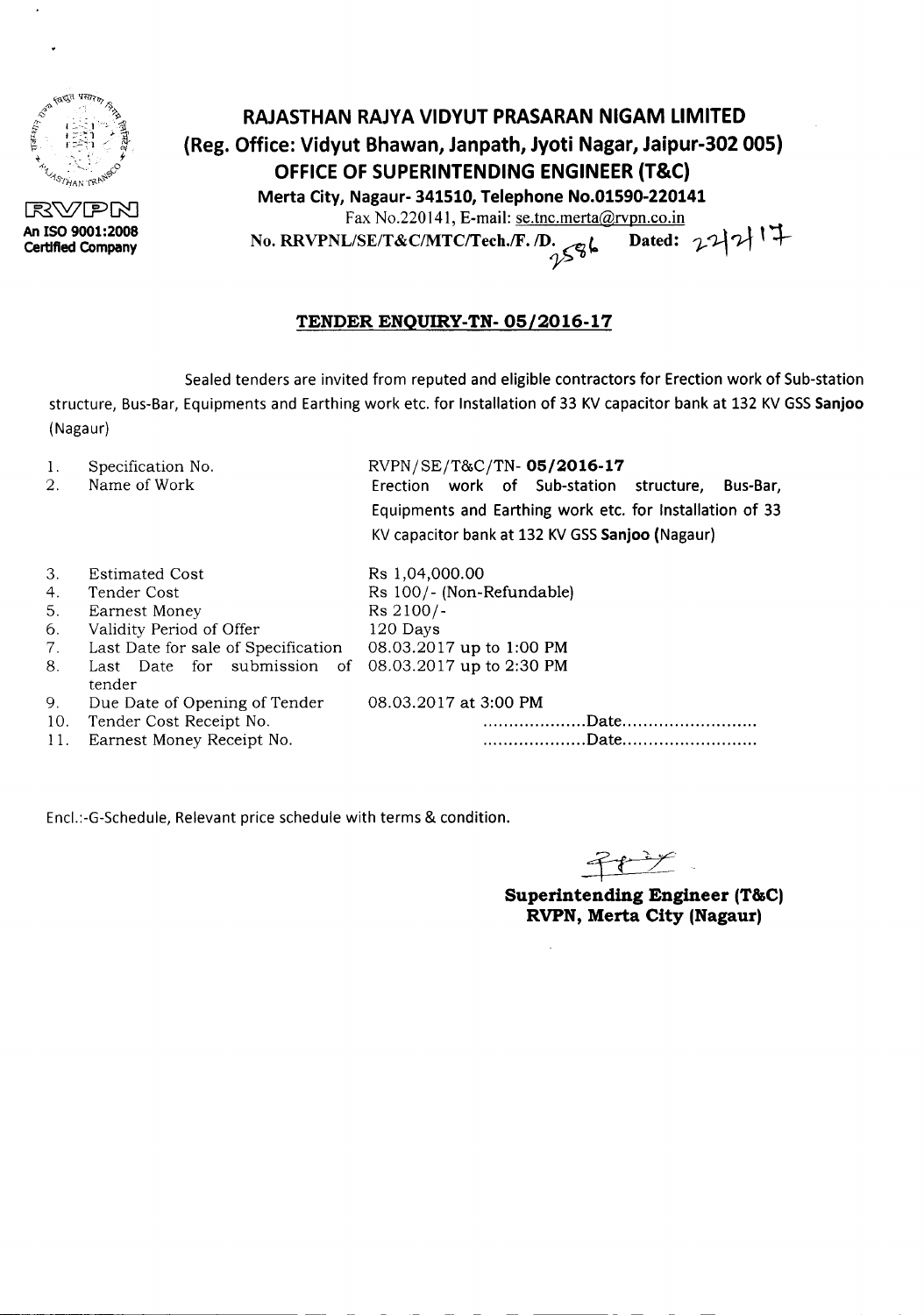## TERMS AND CONDITIONS

- 1. *Qualifying Requirement*: Only those firms who have completed construction of any 220/132 KV GSS on labour contractor of minimum of Rs 5.0 Lacs and have completed within the contract time of the work order in last two year will be qualified for tender. A completion certificate issued by authority not below the rank of Superintending Engineer is to be enclosed as proof of qualification.
- 2. The tender should be addressed to the Superintending Engineer (T&C), RVPN, Merta City having office at 400 KV GSS, Ren Road, Merta City(Nagaur).
- 3. Besides above, only such contractors should apply, who are already registered with provident fund Commissioner. The copy of certificate in this respect should be attested by Notary Public and signed by the bidder or by authorized representative of the firm.
- *4. RAJASTHAN VALUE ADDED TAX, LEVIES*& *DUTIES:*
	- a) In accordance with the scope of works, this is a labour contract of erection from the "FREE ISSUE" material, hence no VAT will be leviable. However tax on such labour contracts if levied, shall be to the Contractor's account.
	- b) Service Tax: The tenderer shall quote the prices inclusive of applicable service tax. Any liability towards service tax, if arises/applicable, inclusive of cost of material to be supplied by RVPN free of cost, shall be to the firms account. The tenderer shall give service tax registration number. Any statutory variation in service tax will be to contractor's accounts.
	- c) Work Contract Tax: The work contract tax will be deducted at the applicable laws on the value of erection, testing & commissioning activities. Any liability arising on A/c of work 10 contract tax will be to the contractor's account. Any statutory variation in the work contract tax will be to the contractor's accounts.
	- d) Income Tax: If any income tax, surcharge on income tax or any other corporate tax is attracted under the law then the same shall be paid by him as per Government rules / deducted from his bills / invoices at the prevailing rate and if such tax is not applicable, then the contractor can claim reimbursement of the same from the relevant competent authority. However necessary TDS certificate(s) shall be issued by Nigam's paying Authority.
- 5. The tender along with relevant documents as per eligibility criteria shall be submitted in closed/sealed envelope duly super scribe as "Tender for Erection work of Sub-station structure, Bus-Bar, Equipments and Earthing work etc. for Installation of 33 KV capacitor bank at 132 KV GSS Sanjoo (Nagaur)".
- 6. The under signed does not bind himself to accept the lowest or any other tender and Reserve the right to reject any or all tender's without assigning any reason thereof
- 7. The quoted rates shall be valid for 120 days from the date of opening tenders.
- 8. The work shall be completed as per "G" schedule within 45 days from the date of placing of work order/LOI or date of issue of layout.
- 9. 90% payment shall be arranged/released as per Nigam's payment policy on completion of work as per specification through RTGS by the. Accounts Officer (T&C), RVPN, Merta City after receipt of verified bills/Invoice by the consignee.
- 10. All addition and/or alterations in the tender must be clearly initialed.
- 11. The Rate's should be quoted the FIRM prices inclusive of all taxes and duties, insurance, and other related cost both in words and figures.
- 12. All the documents issued; shall be submitted by the Tenderer duly filled up in all respect with seal and signature on each page.
- 13. Tender received late due to any reason or which are incomplete shall not be accepted for consideration,
- 14. Quantity of items may vary at the time of placement order.

---------- - -

- 15. Balance IO % payment will be released after 3 month from the date of satisfactory completion of work.
- 16. The Tenderer will have to deposit Tender cost by cash and EMD by cash/DD in favour of Account Officer (T&C) RVPN, Merta City.  $PQ$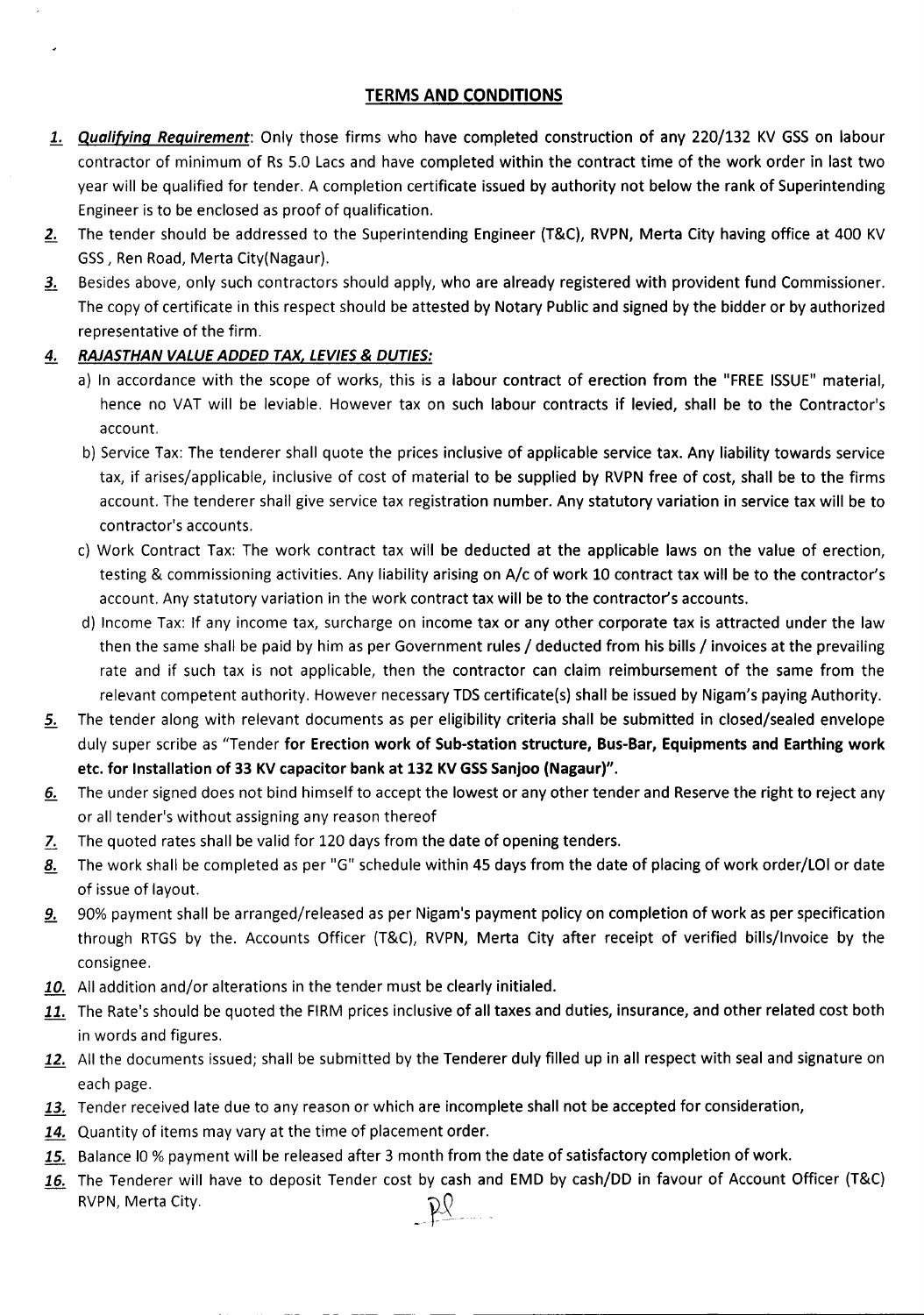## PRICE SCHEDULE

Name of work: Erection work of Sub-station structure, Bus-Bar, Equipments and Earthing work etc. for Installation of 33 KV capacitor bank at 132 KV GSS Sanjoo (Nagaur)".

Name of firm/Tenderer: - .

| Description of Work                           | Rate as<br>per G-<br>Schedule | % Above/Below<br>Rate as per G-<br>Schedule | Amount in Rs.<br>Above/Below Rate as<br>per G-Schedule | Total Price (2+4) |
|-----------------------------------------------|-------------------------------|---------------------------------------------|--------------------------------------------------------|-------------------|
|                                               |                               |                                             |                                                        |                   |
| <b>Erection</b><br>Sub-station<br>work<br>.of | 61997.00                      |                                             |                                                        |                   |
| structure, Bus-Bar, Equipments and            |                               |                                             |                                                        |                   |
| Earthing work etc. for Installation of        |                               |                                             |                                                        |                   |
| 33 KV capacitor bank at 132 KV GSS            |                               |                                             |                                                        |                   |
| Sanjoo (Nagaur)".                             |                               |                                             |                                                        |                   |

Total Rs(In Words) .

1. I/ We have read all terms and conditions of the relevant Tender Enquiry against TN No. 05/2016-17. These are acceptable to us.

2. Our Offer is valid for 120 days from the date of opening of tenders.

3. The work shall be completed within stipulated period and as per instructions/letter of the Work In-Charge.

4. The quoted rate is firm in all respect till completion of work including of insurance charges, all taxes & duties

5. Safe execution of work shall be our responsibility.

6. We shall be responsible for any "Fatal" or "Non-Fatal" accident taking place due to our negligence.

L.

Phone/ Mobile / Fax \_ Nameof Firm---------

Date\_\_ / \_\_ / \_ Signature \_

Place Nameof Signatory \_

Address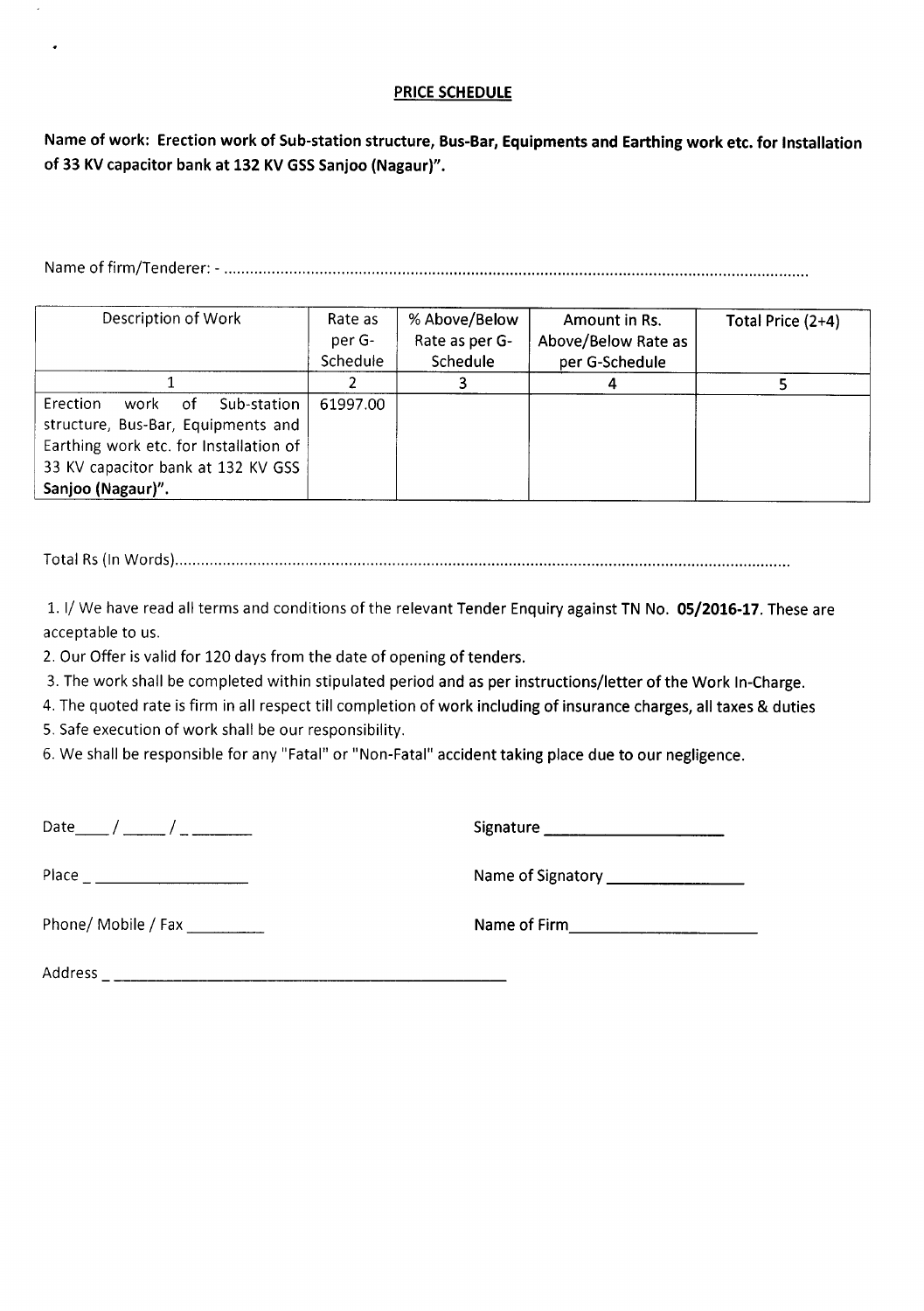|                | <u>'G'SCHEDULE</u>                                                                                                                   |                |                 |        |         |
|----------------|--------------------------------------------------------------------------------------------------------------------------------------|----------------|-----------------|--------|---------|
|                | Name of work :- Eraction work of 33 kv capacitor bank at 132 KV GSS Sanjoo                                                           |                |                 |        |         |
|                |                                                                                                                                      |                |                 |        |         |
|                | 1. BSR RVPN/SE(SSPC)XEN(TK)/BSR/A1/D.21dated04.04.2011                                                                               |                |                 |        |         |
| S.No.          | Description                                                                                                                          | Unit           | Unit<br>Rate in | Qty.   | Amount  |
| $\mathbf{1}$   | $\overline{c}$                                                                                                                       | $\overline{3}$ | 4               | 5      | 6       |
| $\mathbf{1}$   | <b>EARTH MESH WORK:-</b>                                                                                                             |                |                 |        |         |
|                | Laying of Earth mesh with 25 mm / 28 mm. dia. M.S.                                                                                   |                |                 |        |         |
|                | Rod at a depth of 0.80 meter from top level of                                                                                       |                |                 |        |         |
|                | foundation, transportation of M.S. Rods from site                                                                                    |                |                 |        |         |
|                | store to locations, welding of M.S. Rod to M.S. Rod                                                                                  |                |                 |        |         |
|                | along the lenth, at crossing and with earth electrodes                                                                               |                |                 |        |         |
|                | as per drawing, application of bitumin compoun&<br>covering with bitumin impregnated tape on all welded                              |                |                 |        |         |
|                | joints, for the type os soil prevent at 0.80 meter below                                                                             |                |                 |        |         |
|                | top level of foundation (M.S. Rod of above size & M.S.                                                                               |                |                 |        |         |
|                | Flat as required shall be made available by RVPN)                                                                                    |                |                 |        |         |
|                | (a) In case Electricity is made available by RVPN                                                                                    |                |                 |        |         |
|                | with out charge                                                                                                                      |                |                 |        |         |
|                | (i) Normal dry soil                                                                                                                  | Mtr.           | 18.00           | 125    | 2250    |
|                | (ii) Hard soil / Murram / Black cotton soil                                                                                          | Mtr.           | 19.00           | 100    | 1900    |
| 2 <sup>1</sup> | Laying of earthing risers of 50 X 6 mm / 50 x 12 mm/                                                                                 |                |                 |        |         |
|                | 50x10mmsize M.S. Flat at a depth of 0.80 meter from top                                                                              |                |                 |        |         |
|                | level of foundation, including excavation of trench of                                                                               |                |                 |        |         |
|                | required depth and backfilling of the same, trans-                                                                                   |                |                 |        |         |
|                | portation of M.S. Flat from site store to locations,                                                                                 |                |                 |        |         |
|                | preparation of risers, bending as per requirement                                                                                    |                |                 |        |         |
|                | (after heating if necessary), fixing on and welding /                                                                                |                |                 |        |         |
|                | bolting to equipment / structure and peak of the                                                                                     |                |                 |        |         |
|                | structure, laying in the trench, welding to the earth                                                                                |                |                 |        |         |
|                | mesh of M.S. Rod as per drawing, including welding                                                                                   |                |                 |        |         |
|                | of extra length of M.S. Flat if required, application of                                                                             |                |                 |        |         |
|                | bitumen compound and covering with bitumen                                                                                           |                |                 |        |         |
|                | impregnated tape on all welded joints, painting of all                                                                               |                |                 |        |         |
|                | surface of risers above round level with red oxide and                                                                               |                |                 |        |         |
|                | green paint, for the type of soil prevent at 0.80 meter                                                                              |                |                 |        |         |
|                | below top level of foundation (M.S. Rod of above sizes                                                                               |                |                 |        |         |
|                | & M.S. Flat as required shall be made available by the                                                                               |                |                 |        |         |
|                | RVPN) Francis La                                                                                                                     |                |                 |        |         |
|                | (a) In case Electricity is made available by RVPN                                                                                    |                |                 |        |         |
|                | with out charge                                                                                                                      |                |                 |        |         |
|                | (i) Normal dry soil<br>$\frac{1}{2}$ , $\frac{1}{2}$ , $\frac{1}{2}$ , $\frac{1}{2}$ , $\frac{1}{2}$ , $\frac{1}{2}$ , $\frac{1}{2}$ | Mtr.           | 20.00           | 120.00 | 2400.00 |
|                | (ii) Hard soil / Murram / Black cotton soil                                                                                          | Mtr.           | 21.00           | 100.00 | 2100.00 |
| 3              | Steel Structure Erection :-                                                                                                          |                |                 |        |         |
|                | Erection of sub-station steel structures, columns,                                                                                   |                |                 |        |         |
|                | beams, lighting mast and equipment structures                                                                                        |                |                 |        |         |
|                | (excluding circuit breaker and capacitor banks)                                                                                      |                |                 |        |         |
|                | of all type including, nuts & bolts etc. from site store                                                                             |                |                 |        |         |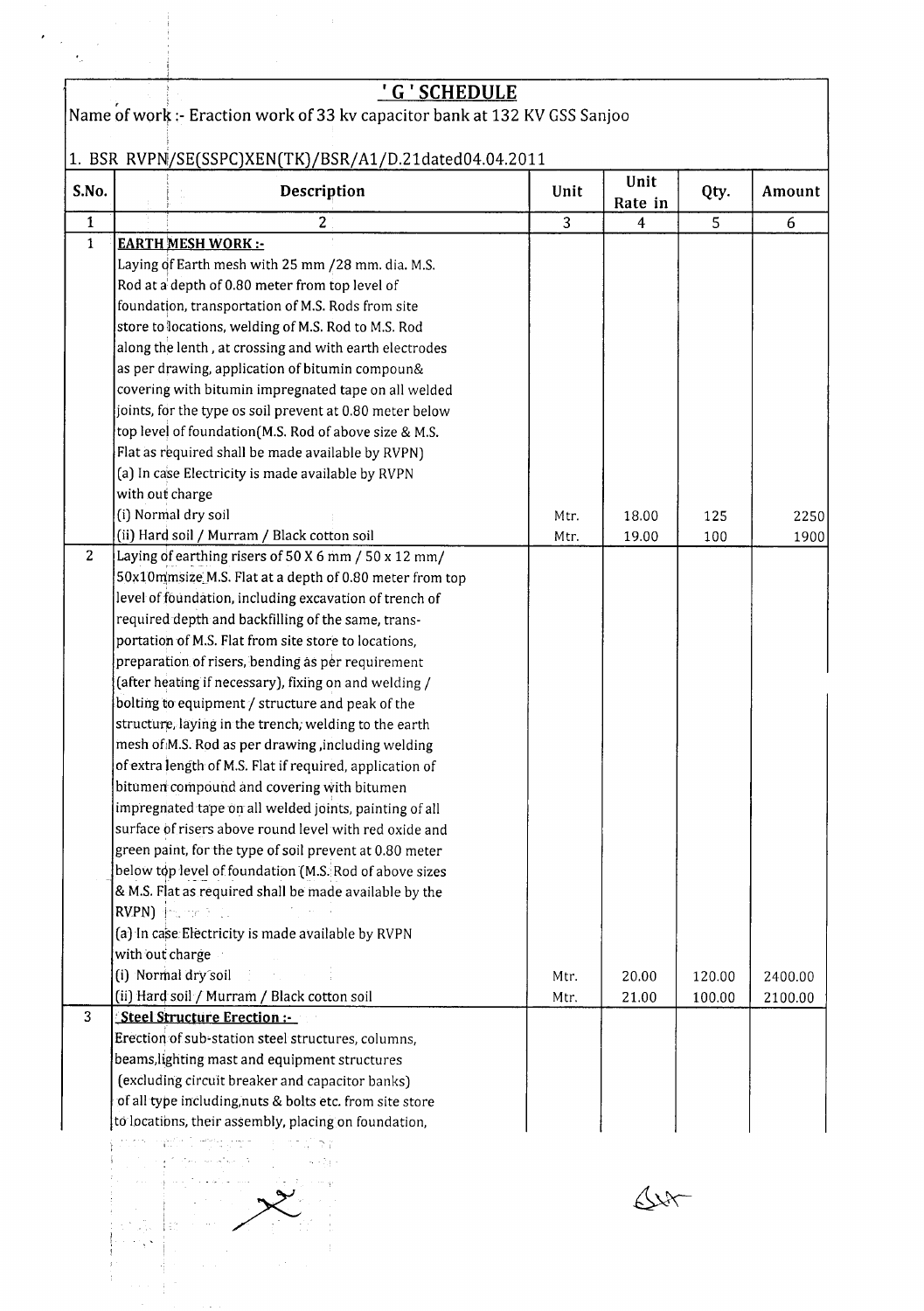|                | fixing of template, with foundation bolts as required,          |      |         |       |         |
|----------------|-----------------------------------------------------------------|------|---------|-------|---------|
|                | levelling and preparing for grouting as required, but           |      |         |       |         |
|                | excluding grouting, erection after grouting and tighting        |      |         |       |         |
|                | & punching of nuts & bolts. (Maximum height of structure        |      |         |       |         |
|                | upto 20 meters)                                                 | M.T. | 1744.00 | 8.5   | 14824   |
| $\overline{4}$ | <b>BUS BAR WORK:-</b>                                           |      |         |       |         |
|                | Stringing of 220 KV, 132 KV, 33 KV & 11 KV Bus Bar              |      |         |       |         |
|                | of ACSR conductor, including transportation of conductor,       |      |         |       |         |
|                | disc insulators and tension hardware from site store to         |      |         |       |         |
|                | location, laying & cutting required length of conductor,        |      |         |       |         |
|                | cleaning and assembly of disc insulators as required            |      |         |       |         |
|                | alongwith fitting of bolted type or compression type tension    |      |         |       |         |
|                | hardware as made available (Compression                         |      |         |       |         |
|                | machine shall be provided by RVPN on rent free basis),          |      |         |       |         |
|                | making upto one end, stringing of conductors between            |      |         |       |         |
|                | the beams with specified sag and tension, also equilizing       |      |         |       |         |
|                | sag and fitting spacers and spacer T- clamp for twin conductor, |      |         |       |         |
|                | for three phases of conductors in each bus - section.           |      |         |       |         |
|                | (I) Single ACSR panther                                         | Sec. | 875.00  | 1.00  | 875.00  |
| 5              | Jumper of ACSR conductor(3 Nos. Y-type) between bus             |      |         |       |         |
|                | to equipment, or between equipment to equipment or              |      |         |       |         |
|                | between bus to bus, including transportation of conductor,      |      |         |       |         |
|                | disc insulators and hardware from site store to location,       |      |         |       |         |
|                | cleaning and assembly of disc insulators as required            |      |         |       |         |
|                | alongwith fitting of suspension hardware and erection as        |      |         |       |         |
|                | required, cutting required length of conductor, making          |      |         |       |         |
|                | connections, fixing of spacers & spacer T- clamp as required,   |      |         |       |         |
|                | tightening of clamps / connectors, dressing etc for             |      |         |       |         |
|                | three phases.                                                   |      |         |       |         |
|                | (I) Single ACSR Zebra / Panther conductor                       | Set  | 250.00  | 13.00 | 3250.00 |
| 6              | Erection of current Transformer/ potentialTransformer/          |      |         |       |         |
|                | capacitive voltage Transformer/Series Reactor/ Residual voltage |      |         |       |         |
|                | Transformer/Neutral current Transformer with clamps &           |      |         |       |         |
|                | connector, on already errected steel structure including        |      |         |       |         |
|                | transportation from sitestore to locations, fabrication of      |      |         |       |         |
|                | base frame, fixing of terminal connectors, tightening of        |      |         |       |         |
|                | nuts & bolts etc., complete in all respect.                     |      |         |       |         |
|                | (iii) 33 KV C.T.                                                | Nos. | 400.00  | 3.00  | 1200.00 |
| $\overline{7}$ | Erection of Isolators on already errected steel structure       |      |         |       |         |
|                | including transportation of base frame, P.I.s, contacts,        |      |         |       |         |
|                | mechanism box, clamps & connectors etc., from site              |      |         |       |         |
|                | store to locations, minor fabrication as required, & fixing     |      |         |       |         |
|                | of terminal connectors, etc., adjustment / alignment of         |      |         |       |         |
|                | isolator and its earth blade, if provided, for their smooth     |      |         |       |         |
|                | operation and final adjustment if required                      |      |         |       |         |
|                | after jumpering Surge counter, tightening                       |      |         |       |         |
|                | of nuts & bolts etc., complete in all respect.                  |      |         |       |         |
|                | $(ii)$ 33 KV                                                    |      |         |       |         |
|                | (a) Without Earth blade                                         | Nos  | 688.00  | 1.00  | 688.00  |
|                | (b) With Earth blade                                            | Nos  | 1025.00 | 2.00  | 2050.00 |

 $\overbrace{\text{div}}$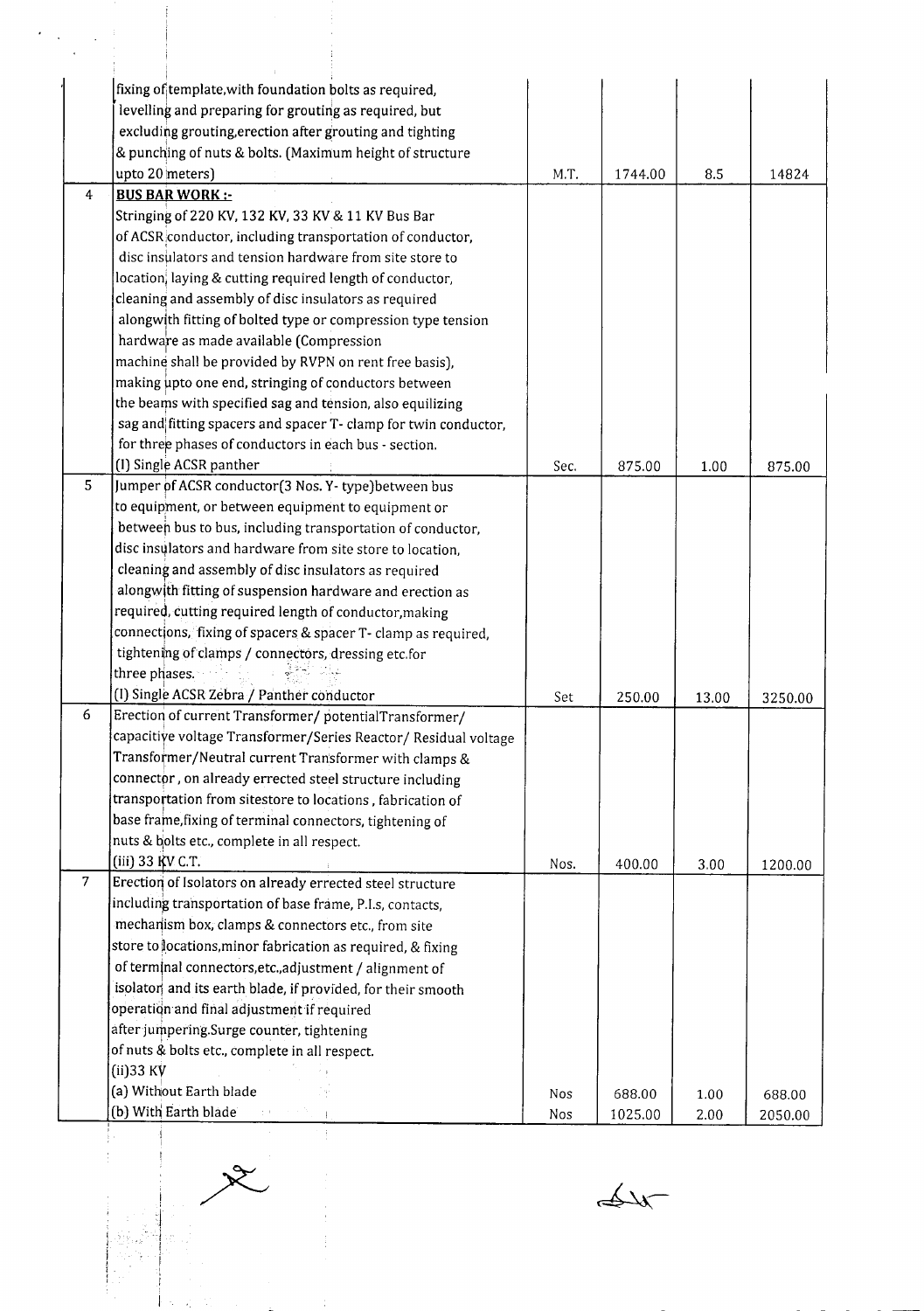| 8  | erection of 2x33 kv, 5.43 MVAR Cap. Bank With Series Reactor/     |      |          |      |          |
|----|-------------------------------------------------------------------|------|----------|------|----------|
|    | Residual voltage Transformer/Neutral current                      |      |          |      |          |
|    | Transformer including transportionof Equipments,                  |      |          |      |          |
|    | structure member, nuts&Bolts, washers, clamps& connectors         |      |          |      |          |
|    | etc. from site store to location, assemble of                     |      |          |      |          |
|    | structure Their placing on foundation, leveling and preparing for |      |          |      |          |
|    | grouting as required and their connections as                     |      |          |      |          |
|    | per manufactures drawing flxing of terminal                       | EACH | 13875.00 | 1.00 | 13875.00 |
|    | connectors etc.                                                   |      |          |      |          |
| 9  | Erection of 33 KV or 11 KV Circuit Breakers,                      |      |          |      |          |
|    | including transportation of equipment,                            |      |          |      |          |
|    | structure members, nuts & bolts, clamp &                          |      |          |      |          |
|    | connectors, accessories etc. from site store                      |      |          |      |          |
|    | to location, assembly of support structure,                       |      |          |      |          |
|    | their placing on foundation, levelling                            |      |          |      |          |
|    | and preparing for grouting as required, but                       |      |          |      |          |
|    | excluding grouting, assembly / placing of                         |      |          |      |          |
|    | poles, mechanism box etc. on support                              |      |          |      |          |
|    | structure as per manufacture's drawings                           |      |          |      |          |
|    | fitting of terminal connecrors etc. but                           |      |          |      |          |
|    | excluding commissioning of CB.                                    |      |          |      |          |
|    | (I) 33 KV or 11 KV outdoor type (VCB/SF6)                         | Nos. | 5563.00  | 1.00 | 5563.00  |
| 10 | Erection of Post insulator on already                             |      |          |      |          |
|    | errected structures including transportation                      |      |          |      |          |
|    | of P.I.s, nuts & bolts, clamps & connectors,                      |      |          |      |          |
|    | etc. from site store to locations, fabrication                    |      |          |      |          |
|    | of base frame & assembly if required, fixing                      |      |          |      |          |
|    | of clamps, etc.<br>iku das sije                                   |      |          |      |          |
|    | $(i)$ 33 KV                                                       | Nos. | 56.00    | 6.00 | 336.00   |
| 11 | Erection of Control & Relay panels complete                       |      |          |      |          |
|    | in all respect including transportation from                      |      |          |      |          |
|    | site store to control room, placing on                            |      |          |      |          |
|    | foundation / cable trench as per layout,                          |      |          |      |          |
|    | interconnection between control & Relay                           |      |          |      |          |
|    | panels and with existing panels, fixing of                        |      |          |      |          |
|    | side / top covers and doors, earthing to                          |      |          |      |          |
|    | existing earthstrip in control room, connection                   |      |          |      |          |
|    | of bus wiring to existing panel and between                       |      |          |      |          |
|    | control and relay panel as required.                              |      |          |      |          |
|    | (ii) Simplex panel, DC Panel, RTCC Panel,                         | Nos. | 475.00   | 1.00 | 475.00   |
| 12 | Erection of Marshalling Kiosk / Line matching                     |      |          |      |          |
|    | Unit (LMU) / Line Matching & Distribution                         |      |          |      |          |
|    | Unit(LMDU) complete in all respect including                      |      |          |      |          |
|    | transportation from site store to location,                       |      |          |      |          |
|    | placing on foundation / cable trench as per                       |      |          |      |          |
|    | layout, preparing for grouting of foundation                      |      |          |      |          |
|    | bolts but excluding grouting etc.                                 |      |          |      |          |
|    | (ii) 33 KV Marshalling Kiosk.                                     | Nos. | 144.00   | 1.00 | 144.00   |
| 13 | LAYING AND TERMINATION OF CABLES                                  |      |          |      |          |
|    | Control Cables: (I) Laying of P.V.C. insulated                    |      |          |      |          |
|    | 방                                                                 |      |          |      |          |
|    |                                                                   |      |          |      |          |
|    |                                                                   |      |          |      |          |
|    |                                                                   |      |          |      |          |
|    |                                                                   |      |          |      |          |
|    |                                                                   |      |          |      |          |
|    |                                                                   |      |          |      |          |

Itt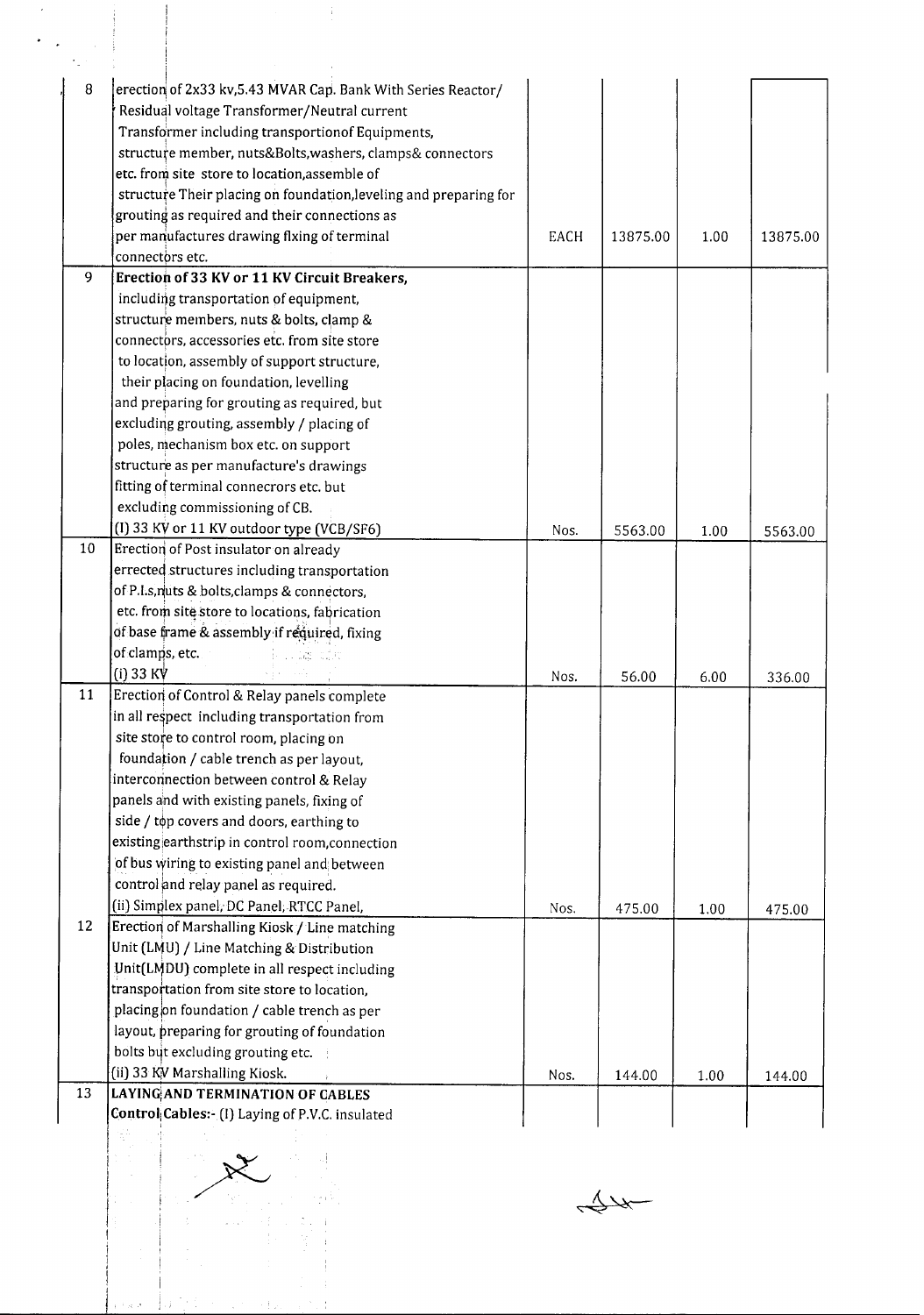| $\sim$ |                                                   |      |       |         |          |
|--------|---------------------------------------------------|------|-------|---------|----------|
|        | unarmoured / armoured control cable of            |      |       |         |          |
|        | 1.1 KV grade with copper conductor in cable       |      |       |         |          |
|        | trench as per specification as required,          |      |       |         |          |
|        | including transportation of cable drum from       |      |       |         |          |
|        | site store to location, laying in cable           |      |       |         |          |
|        | trenches, cutting to required length, placing     |      |       |         |          |
|        | them on cable racks / cable trays / cable         |      |       |         |          |
|        | batten & dressing including removing and          |      |       |         |          |
|        | re-fixing trench coveras required, making         |      |       |         |          |
|        | necessary connections, testing, cable             |      |       |         |          |
|        | marking on both the terminating ends, etc.        |      |       |         |          |
|        | as required for all size from 2CX2.5sq. mm.       |      |       |         |          |
|        | to 4CX2.5sq. mm., 4CX4sq. mm.and 12CX 2.5 sq. mm. |      |       |         |          |
|        | (a) Unarmoured Control Cable                      | Mtr. | 4.00  | 2000.00 | 8000.00  |
| 14     | (ii) Fixing of control cable in position with     |      |       |         |          |
|        | single compression nickle plated brass            |      |       |         |          |
|        | cable glands confirming to IS: 12943 &            |      |       |         |          |
|        | having three metal washer & one rubber            |      |       |         |          |
|        | ring, including preparation of cable and          |      |       |         |          |
|        | drilling of corresponding hole in gland plates,   |      |       |         |          |
|        |                                                   |      |       |         |          |
|        | etc. as required & including cost of cable        |      |       |         |          |
|        | gland for each cable gland of size.               |      |       |         |          |
|        | (a) 19mm unarmoured control cable                 | Nos. | 33.00 | 20.00   | 660.00   |
|        | (b) 25mm unarmoured control cable                 | Nos. | 50.00 | 6.00    | 300.00   |
| 15     | Termination of wires of cable with copper         |      |       |         |          |
|        | conductbr using copper terminal ends (pin or      |      |       |         |          |
|        | ring type as required of Dowell's or equilent     |      |       |         |          |
|        | make as approved by the Engineer-incharge)        |      |       |         |          |
|        | dully crimped with crimping tool, including       |      |       |         |          |
|        | making wire ends ready for crimping, ferruling    |      |       |         |          |
|        | & dressing of wires, etc., as required,           |      |       |         |          |
|        | including cost of terminal ends for all wires,    |      |       |         |          |
|        | for each cable at both ends for cables of the     |      |       |         |          |
|        | following sizes.                                  |      |       |         |          |
|        | (a) 2 X 2.5sq.mm                                  | Each | 16.00 | 5.00    | 80       |
|        | (b) $4C X   2.5 sq. mm.$                          | Each | 32.00 | 2.00    | 64.00    |
|        | $(C)$ 12C $K$ 2.5 sq. mm.                         | Each | 96.00 | 6.00    | 576.00   |
|        | In case the wires of any cable are not            |      |       |         |          |
|        | terminated, then a deduction at the rate of       |      |       |         |          |
|        | Rs. 3.00 shall be made for each end of the        |      |       |         |          |
|        | wires not terminated                              |      |       |         |          |
|        | $(c)$ 4c x 4 sq. mm                               | Each | 43.00 | 9.00    | 387.00   |
|        | In case the wires of any cable are not            |      |       |         |          |
|        | terminated, then a deduction at the rate of       |      |       |         |          |
|        | Rs. 4.00 shall be made for each end of the        |      |       |         |          |
|        | wires not terminated                              |      |       |         |          |
|        | <b>Total</b>                                      |      |       |         | 61997.00 |
|        |                                                   |      |       |         |          |
|        | $-2 - 1$<br>was all the<br>土土土                    |      |       |         |          |
|        |                                                   |      |       |         |          |

I <sup>i</sup>  $x^2$ 

, I

!

 $\overline{\varphi\varphi}$